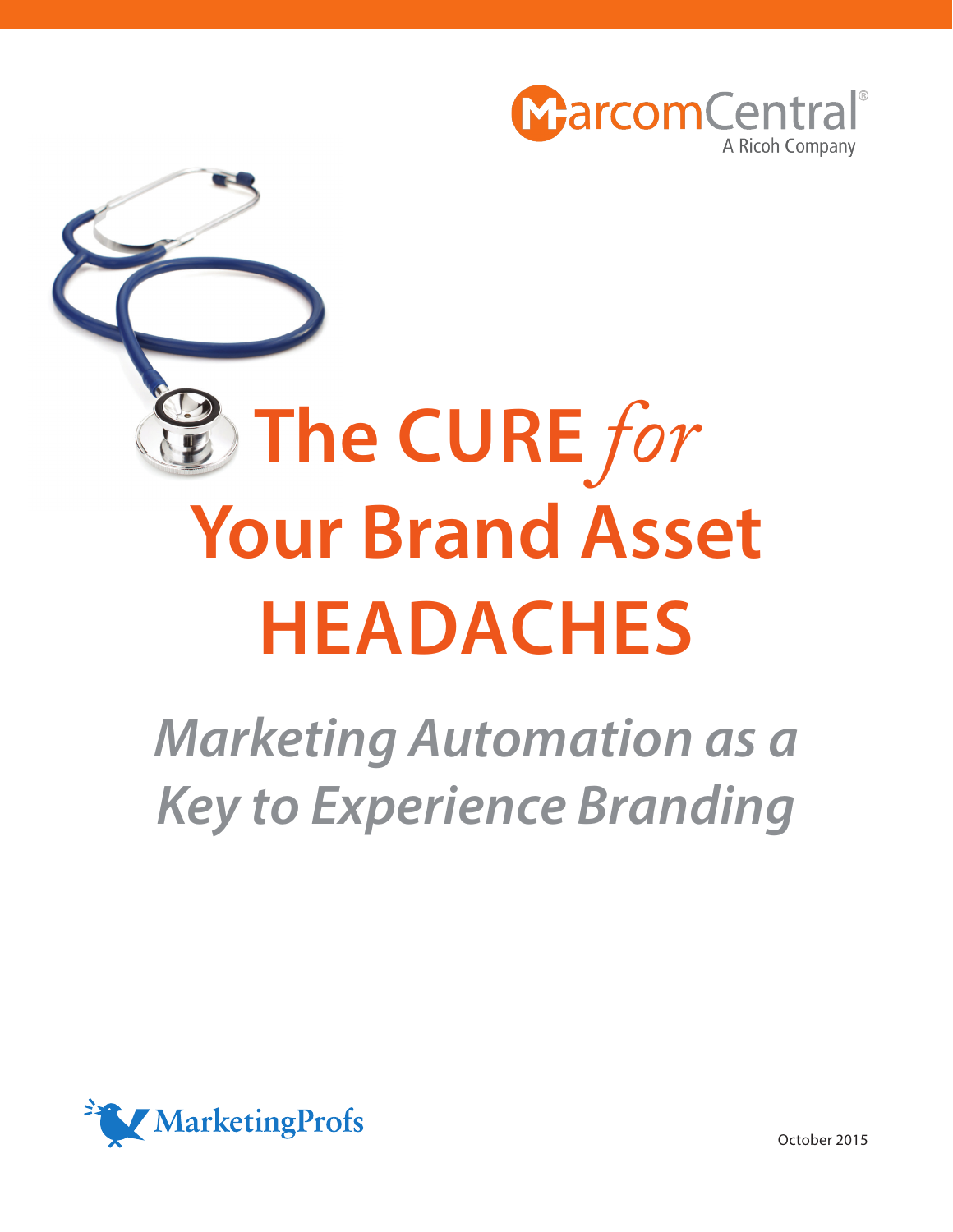### **Introduction: The Turbulent Road to Modern Branding**

By now everyone knows the modern marketing narrative: Mad Men-era of catchy concepts, copywriting, and art is shattered by digital big bang, which gives companies amazing new tools and channels to repackage and communicate their brands. Consumers eventually co-opt those same tools to assume control of their brand journeys, requiring marketers to assist those consumers at every stage of their journey.

Less understood — mostly because the process is still unfolding — is a fundamental shift in consumer mindsets toward the corporate brand as an immersive *experience* from which 87% of consumers want "meaningful relationships."1

As this process unfolds, marketers are caught between the traditional ways of managing brand assets and the unprecedented speed with which these assets need to be created, distributed, maintained, integrated, tracked, analyzed, and updated. Yet the operational systems to do this are rarely in place.

How can marketers ensure their brand is consistently presented in a way that facilitates the best customer experience? Better yet, how can they do that without feeling like they have been charged with the Sisyphean task of closely monitoring every individual piece of brand content?





<sup>1</sup> ["brandshare 2014," Edelman, 2014](http://www.slideshare.net/EdelmanInsights/brandshare-2014-40307975)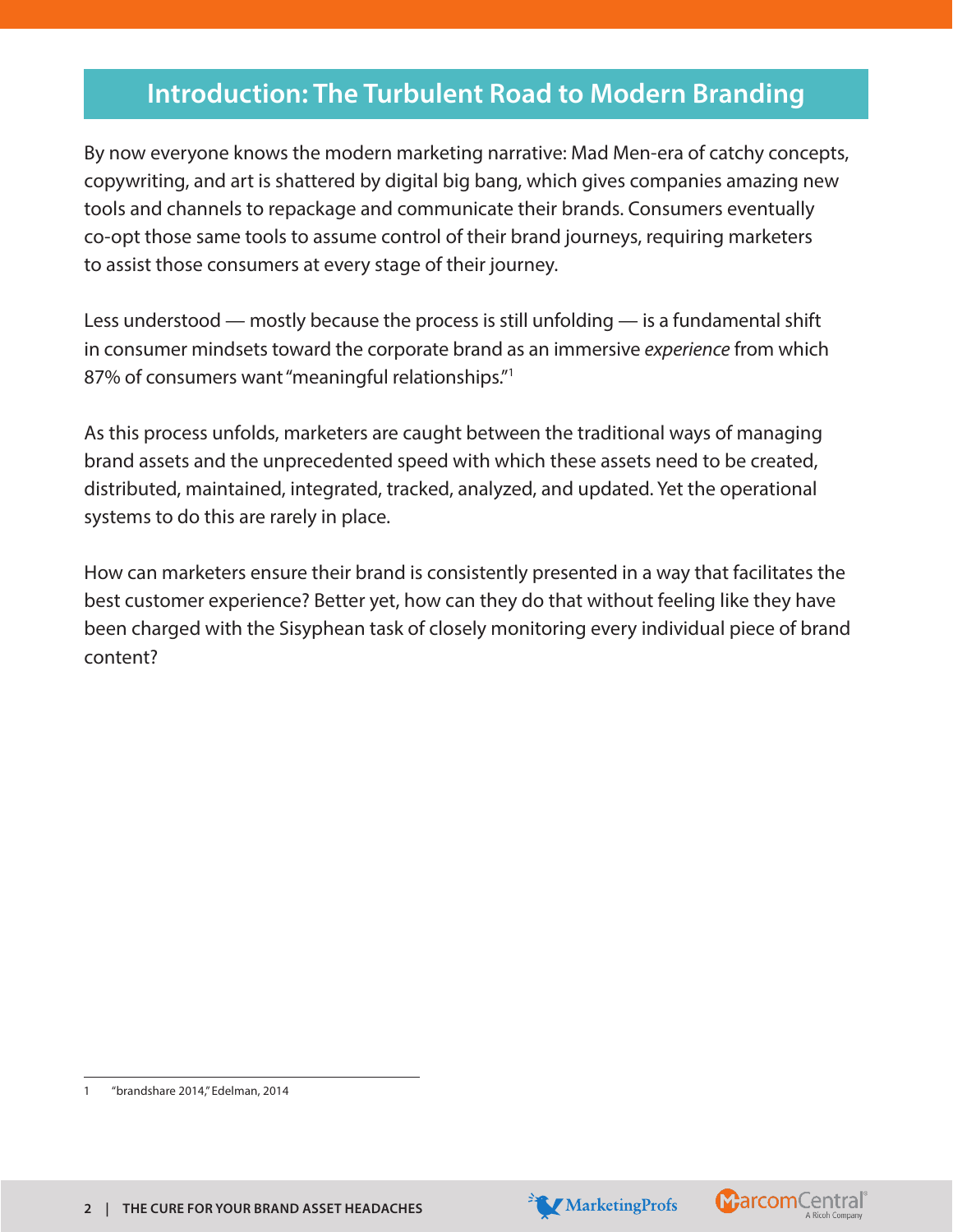## **The 5 Major Headaches Plaguing Today's Brand Marketing**

Sandwiched between a consumer class expecting a fully immersive brand experience and a C-suite eager for results, sales executives and other marketing asset end users are understandably demanding from marketing the kinds of engaging, timely, personalized assets consumers want.

And for a time, brand marketers were able — just barely to accommodate those demands. As consumers assumed more and more control of the buyer's journey, resources were shifted from sales to marketing. Marketing, in turn, cranked up the volume on asset creation and distribution while also attempting to retain the siloed operations, hierarchical workflows, linear distribution patterns, and rigid brand protections of old. You can see where this is going, right?

But so great was the pace and scale of the changes, so complete their transformation of the consumer mindset, that brand marketers simply could not keep up. Problems that rose up and festered under those initial stopgap measures eventually flared into five distinct pain points that today plague even some of the world's largest brands.

**1. Groundhog Day** – Because most marketing organizations "are still working from mid- to late-20th century hierarchies, strategies, and processes,"<sup>2</sup> end-users' demands for personalized, time-sensitive, one-off assets start to overwhelm marketing's ability to fulfill them. Each day begins to resemble its predecessor as marketing operations grind down into little more than a labor-intensive production factory, primarily succeeding in:

- Gobbling up marketing's time, budget, resources, and morale
- Depriving marketing's creative minds the time they need to innovate
- Missing sales opportunities due to delayed, nonlocal/personal responses
- Forcing end-users to take matters into their own hands (see next point)

**2. Going Rogue** – As demand for assets outstrips marketing's capacity to deliver, sales executives and other brand ambassadors go rogue and create their own materials. Ad-hoc presentations with the wrong logo, personalized collateral with incorrect company information, fastresponse proposals missing key terms, knee-jerk social media responses — these rogues go their own way and in the process erode brand integrity from within. Furthermore, our era's unparalleled capacity for instantaneous, global distribution means these off-brand assets can go viral with the click of a mouse.

**3. From Friction to Fire** – The healthy friction that can contribute 32% annual revenue growth in tightly aligned marketing-sales tandems<sup>3</sup> instead erupts into an all-out turf war as those rogue sales executives chip away at marketing's hard-won brand identity.

**4. Liabilities** – In the heavily regulated banking, pharmaceutical, and insurance industries, keeping consumer messaging 'on brand' isn't just a nice-to-have; it's a lawful requirement. But in an era where a company's global reach is just a mouse click away, off-brand messaging is a universal challenge.

**5. Groundhog Day** – Yes, we called it Groundhog Day for a reason — it keeps returning. Frustrated (or even damaged) by those rogue marketing efforts, brand marketers further tighten the screws on the very same outdated, rigid marketing practices that created the problems in the first place.

So what's the alternative? The answer, as it turns out, starts with the very same agent that led to all this chaos in the first place: technology. Specifically, the marketing automation and asset management systems that enable brands to deliver that 21st century consumer brand experience.

But it also requires a fundamental change in the brand marketing mindset. Or as marketing technologies and Ion Interactive co-founder Scott Brinker puts it: "The real challenge is changing how firms think and behave in this hyper-connected, always-on, customer-controlled digital world. The nature of marketing has exploded from an ancillary communications function to the Grand Central Station of customer experience."4



<sup>2</sup> ["Content Marketing in 2014: The State of the Enterprise," Content Marketing Institute, 2014](http://contentmarketinginstitute.com/2014/07/content-marketing-2014-state-of-enterprise/)

<sup>3 &</sup>quot;Sales Enablement: Fulfilling the Last Frontier of [Marketing-Sales](http://blogs.aberdeen.com/customer-management/sales-enablement-fulfilling-the-last-frontier-of-marketing-sales-alignment-2/) Alignment,"The Aberdeen Group, 2013

<sup>4</sup> ["Marketing Technology Landscape Supergraphic 2015," Chiefmartec.com, 2015](http://chiefmartec.com/2015/01/marketing-technology-landscape-supergraphic-2015/)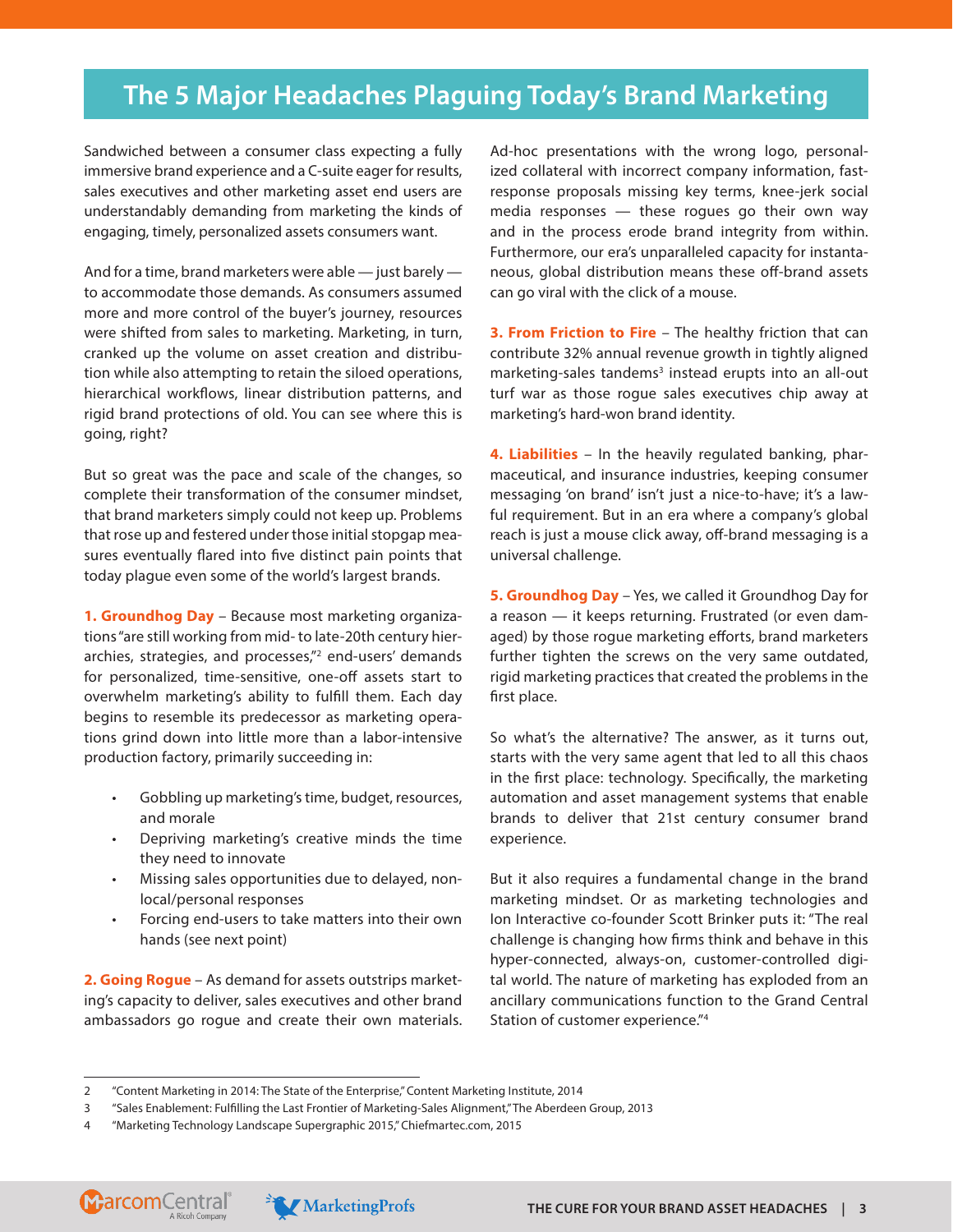#### **6 Critical Updates to the Modern Brand Formula**

In a world where consumers are besieged by a never-ending stream of brand-crafted messages, it is perhaps natural to assume that a brand's value is diluted by all that noise. Or that a brand is further weakened by consumers' newfound control of the buyer's journey.

Wrong. Today more than ever, consumers need brand marketers'help if they are to make informed, confident buying decisions. By that same token, brands need strong identities if they are in fact going to create that brand experience consumers expect.

So what, precisely, goes into that modern brand experience? What are the attributes that will help move brand marketing firmly into the 21st century?

- **1. Mutual** With Millennials in particular, the consumer-brand relationship is considered a two-way street, with 90% willing to share their mobile numbers with brands in exchange for coupons.<sup>5</sup>
- **2. Timely** More than 80% of customers expect same-day responses to their brand inquiries, even via indirect messages through social networks.<sup>6</sup>
- **3. Relevant** Today's consumer expects personally relevant content regardless of touchpoint, time, location, or stage of the buying cycle.
- **4. Inclusive** Younger consumers in particular expect brands to include their feedback, behavior, etc., in their brand development process.
- **5. Responsive** A brand's messaging must take into account the medium through which it is delivered. In the immortal words of Marshall McLuhan: "The medium is the message."7
- **6. Authentic** Today's buyer craves authenticity not marketing in their brand messaging, with studies demonstrating that even perceived authenticity such as labeling menu items with homey adjectives like "grandma" — can affect the bottom line.

These, then, are what is expected of the modern brand experience. How can marketers help their brands meet those expectations?





<sup>5</sup>  ["Millennials](http://buzzmg.com/digital-savings-marketing-to-millennials/) + Coupons," Buzz Marketing Group, 2015

<sup>6 &</sup>quot;Do Brands Live Up to Customer [Expectations](https://www.brandwatch.com/2015/03/research-do-brands-live-up-to-customer-expectations-on-social/) on Social?," BrandWatch, 2015

<sup>7 &</sup>quot;Understanding Media: The Extensions of Man," Marshall McLuhan, 1994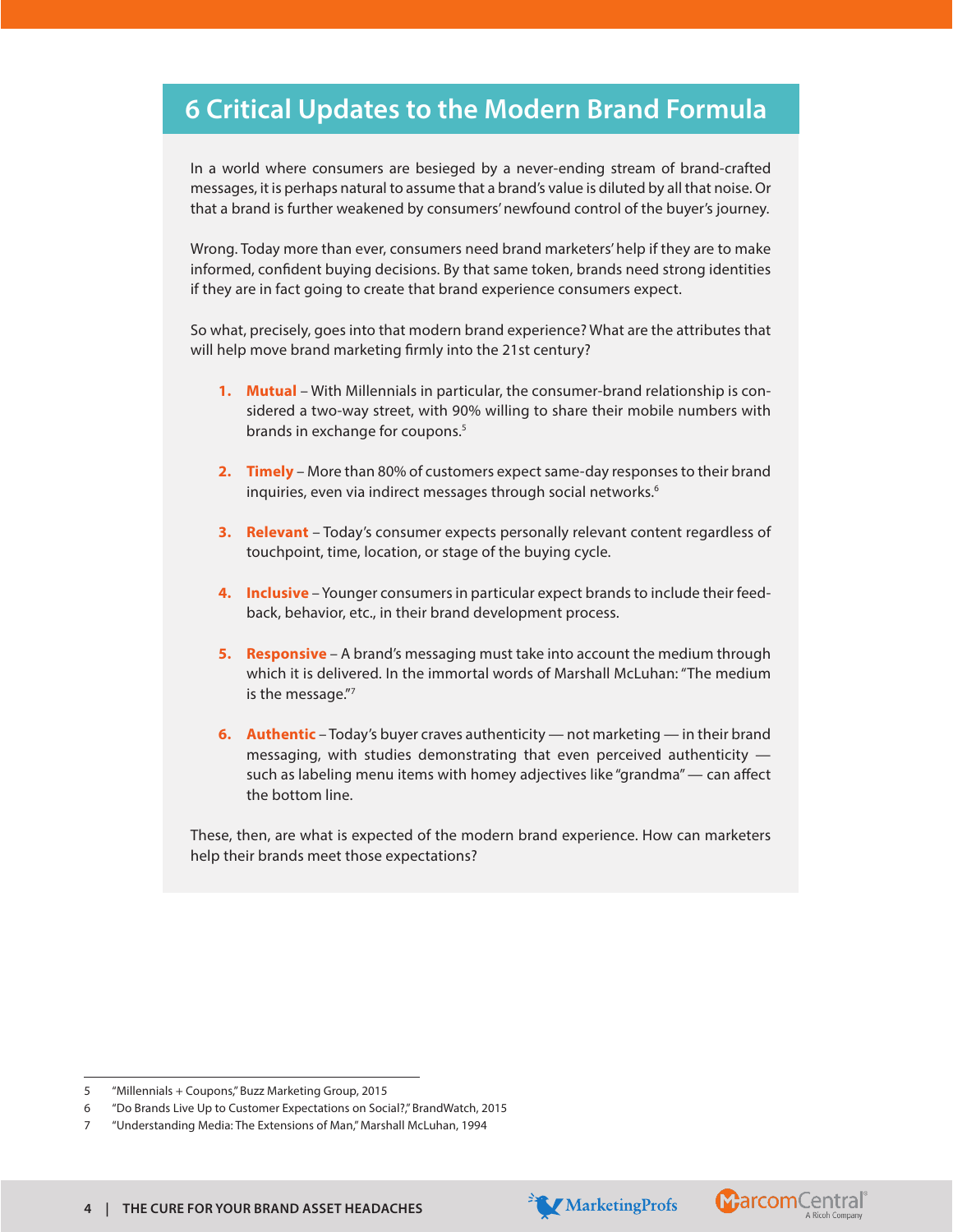#### **Marketing Asset Production and Management**

Earlier we mentioned how the digital era ultimately led to wholesale changes not simply in consumer behavior, but in their expectations of a brand 'experience.' That technology-inspired change in the consumer mindset now must, in a sense, be replicated by brand marketers.

Instead of stubbornly attempting to reconcile two different worlds — the pre-digital era's asset management orthodoxies with modern consumer expectations these marketers must embrace the tools capable of delivering agile, personalized, time-sensitive content across not just the buyer's journey, but the entirety of the brandconsumer relationship.

One industry study found that the creation of engaging content and the integration of various content creating groups are plaguing many marketing organizations.<sup>8</sup> Reporting on parts of the study, CMI said "most content marketing assets are still created in silos — stored on email, agency servers, and orphaned out there, who knows where."<sup>9</sup>

Clearly, the solution to these problems is staring us in the face. Marketing automation systems — the ones that all seem to have 'management' in their names (e.g. Marketing Asset Management,Digital Asset Management, Marketing Resources Management, etc.) — now must take center stage if that seamless brand user experience is to be supported. The right marketing automation system will, among other things, ensure that:

- • The right marketing assets are created and shared with the right end users at the right time and in the right form, format, and channel.
- Each asset is stored, catalogued, and made accessible to end users.
- Asset integrity is safeguarded and version controls are monitored.
- Specific campaigns and tactics can be created, monitored, and tracked as well as associated with high-level strategies.
- Marketing's more innovating minds can do what they do best or, in the words of AOL Advertising's chief marketing officer, allow "brands and publishers to be more creative."10
- Facilitation of enterprise, field, and partner collaboration happens.
- Development, production, and related data can be tracked, reconciled against budgets, and ultimately used for forecasting.

Where in the past such systems — if they existed at all — were little more than paper-based style guides, meta spreadsheets, or storage repositories, today's marketing automation systems enable brand marketers to execute multi-channel campaigns, capture customer data, and perform analysis on campaign performance and costs to deliver the complete brand experience.



<sup>8</sup> ["2015 B2B Content Marketing: Benchmarks, Budgets and Trends," MarketingProfs & Content Marketing Institute, 2014](http://www.marketingprofs.com/charts/2014/26154/2015-b2b-content-marketing-benchmarks-budgets-and-trends)

<sup>9 &</sup>quot;Using DAM to Turn Your Content Marketing Up to [Eleven,"Content](http://contentmarketinginstitute.com/wp-content/uploads/2014/07/DAM_UptoEleven.pdf) Marketing Institute, 2015

<sup>10 &</sup>quot;How Marketing Will Change in 2015: The Creative [Forecast,"Co.Create,](http://www.fastcocreate.com/3040028/how-marketing-will-change-in-2015-the-creative-forecast) 2015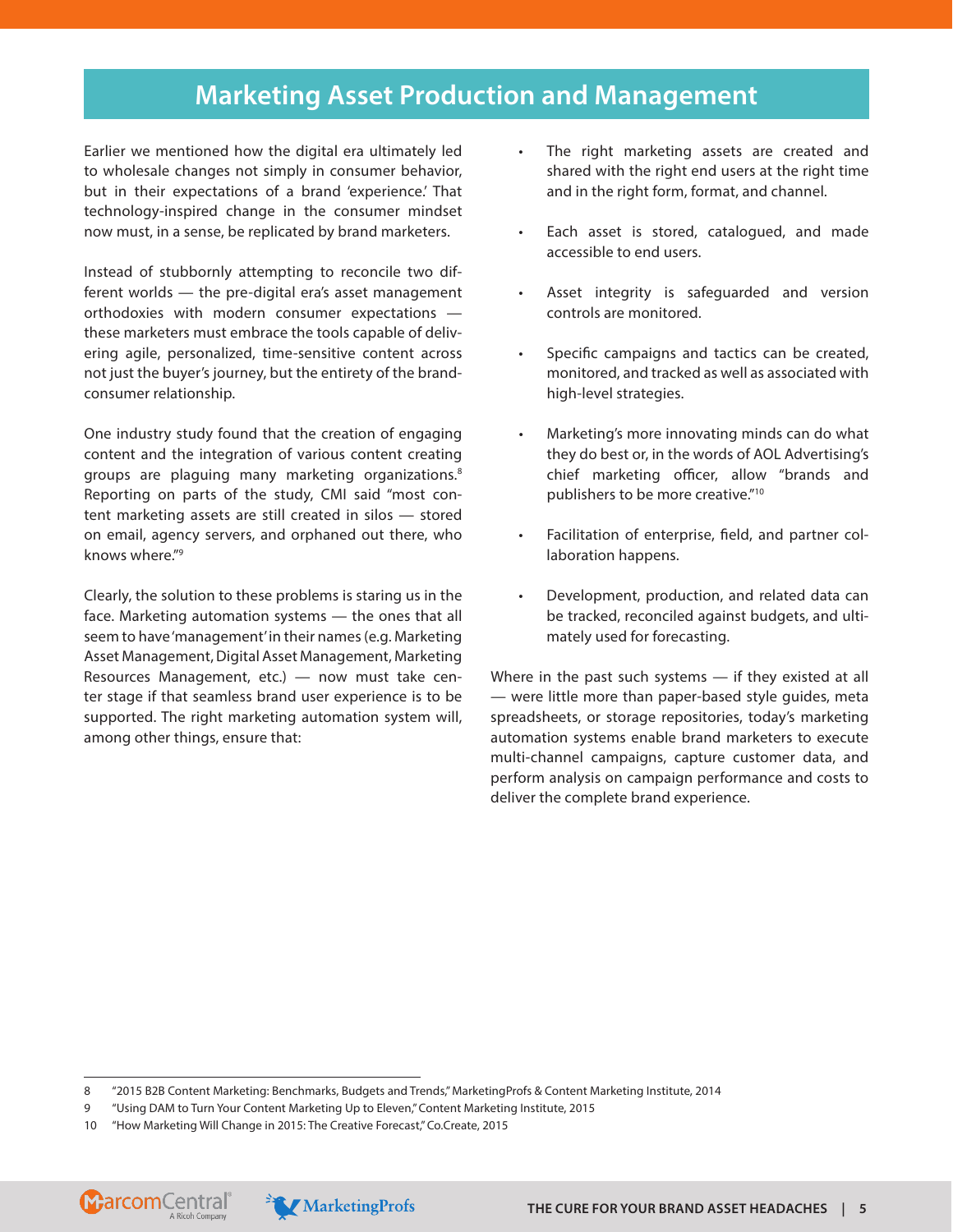#### **Conclusion: The Benefits of Marketing Automation**

We've talked a lot about technology — its role as market disruptor and, ultimately, solution provider. Yet this should not be construed as a technology whitepaper.

As we mentioned earlier, technology may have sparked those fundamental changes in brand marketing, but it was the way the technology ultimately transformed consumers' brand expectations that really matters. In other words, the consumer who uses her smartphone to download a coupon could not care less about the technology: her focus is on convenience and savings.

The same technology-inspired changes are required in the mindsets of brand marketers. The rigid, centrally controlled, siloed operating processes and structures of old cannot meet the needs of today's consumers and their demands for an immersive brand experience.

Technology, says RPMC's Accounts Director Natasha Davidson, will always play an important role in brand marketing. But it will "be more complementary, sitting in the background, helping the process of engagement but not being the engagement."11

And it's worth noting that nearly two-thirds of best-inclass marketing companies now use marketing automation in conjunction with their CRM systems for enabling lead and sales tracking across the buyer's journey.12

The bottom line is that today's marketing organizations already are making impressive strides to deliver the rich media assets that modern consumers expect. And therein lies the key: Marketing automation now must become an integral part of any enterprise marketing strategy, so that it can quietly support that new brand experience being demanded by today's consumer.





<sup>11</sup> ["Brand Experience Report: Hot Trends for 2015," Event, 2014](http://www.eventmagazine.co.uk/brand-experience-report-hot-trends-2015/agencies/article/1325034)

<sup>12 &</sup>quot;The Nature of Lead Nurturing," The Aberdeen Group, 2014